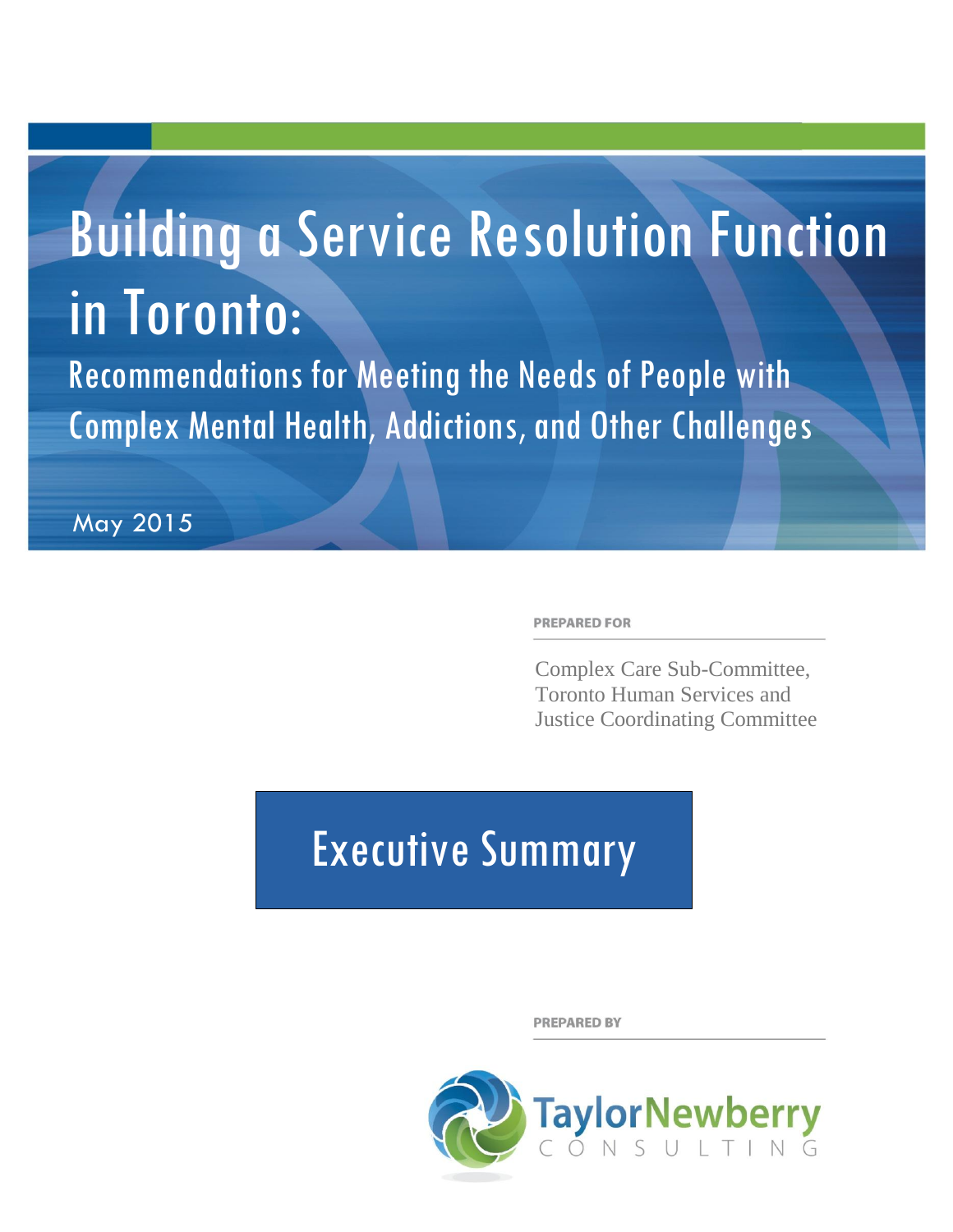In the City of Toronto, the Toronto Human Service Justice Coordinating Committee (T-HSJCC) recognized an acute need to examine service coordination for individuals with more complex needs. The Complex Care Sub-Committee was established in collaboration with the Toronto Acquired Brain Injury (ABI) Network to focus on individuals 16 years of age or older who are not adequately supported by the service system. These individuals often experience cooccurring needs across multiple sectors including mental health, substance use, acquired brain Injury, dual diagnosis, developmental disabilities, housing, and criminal justice. In 2014, the Sub-Committee began investigating the creation of a *Service Resolution* (SR) process to help meet the needs of this priority population. Taylor Newberry Consulting<sup>1</sup> was contracted to conduct a needs assessment to determine the scope, structure, and implementation of a SR mechanism in Toronto.

## *Project Purpose and Goals*

The primary goals of the project were as follows:

- 1. To define the target population that would benefit from a SR process, including common presenting issues/needs and experiences/challenges in accessing services and supports.
- 2. To describe the characteristics, structure, processes, and intended outcomes of existing models of services resolution.
- 3. To provide recommended model or models of SR appropriate for the Toronto context, including recommended staffing roles, structure, governance, and coordination with other similar tables and initiatives in the city.

#### *What Is Service Resolution?*

Service Resolution is an approach to creative problem solving and customized service access for people with complex needs. While models can be structured in a variety of ways, the common feature is that a SR committee (often called a "table") is composed of high level managers representing a cross-section of organizations from multiple health and social service sectors. The function of the table is to engage in creative and collaborative problem solving centering on individuals who have continually experienced challenges in accessing services and getting their needs met.

#### *Who is Service Resolution For?*

 $\overline{a}$ 

A guiding principle of Service Resolution is that it is a last resort, after reasonable efforts of service access and collaborative problem solving have been made. Service Resolution must be narrow in its application to a proportionately smaller number of citizens with complex needs. Individuals accessing Service Resolution should typically experience the following co-occurring difficulties:

- Challenges associated with **mental health issues, most often combined with other challenges** associated with addictions, developmental disability, ABI, and/or physical health concerns.
- Risk factors associated with **social determinants of health**: poor housing status, poverty, isolation, family breakdown, etc.
- Past or present **contact with the justice system** and ongoing likelihood of justice system involvement.

For an overview of existing service resolution-type models, see Section 1.4.

For a discussion of "complexity" in the context of service resolution, see Sections 1.3. and 3.1

<sup>1</sup> Taylor Newberry Consulting engages in community based research and evaluation in the public sector. For more information, please visit [www.taylornewberry.ca.](http://www.taylornewberry.ca/)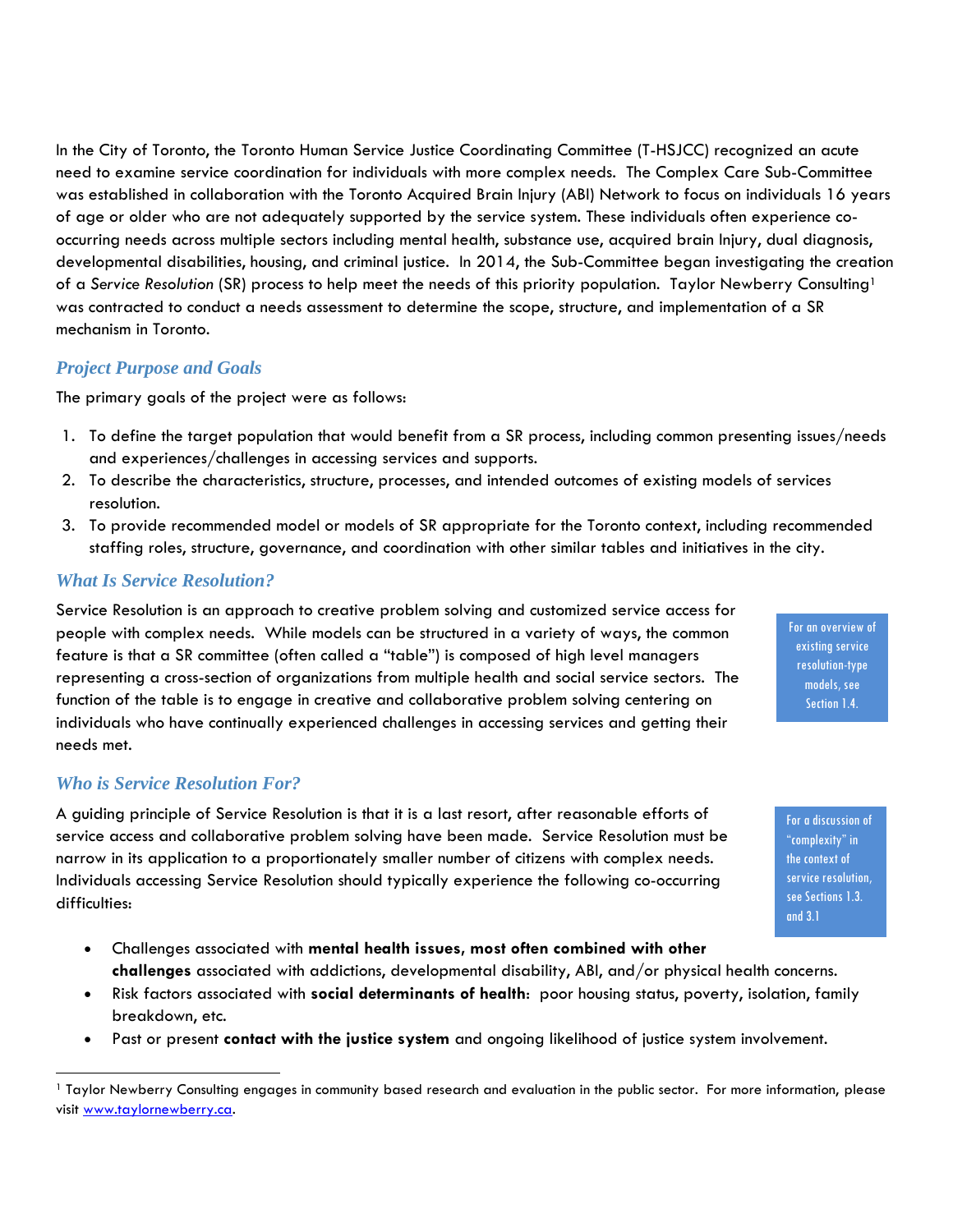- A history of **risk of harm to self or others;** and a continued high risk in this regard. Note that Service Resolution is not for people currently in crisis or imminent risk.
- High **acuity** and **chronicity** of presenting problems.
- High **usage of EMS and justice services** and repeated **challenges in accessing** community supports and services.

# *Project Methods*

The development of recommended options for Service Resolution in Toronto was based on a scan of the relevant practice literature, including local services, organizations, and partnerships, and existing system data. The project also consulted with the cross-sectoral provider community in Toronto to gather their input and feedback on the development and implementation of a SR mechanism. We conducted 5 focus groups and 26 key informant interviews a cross-section of providers. Over 75 unique individuals participated.

## *Circumstances of People Who Could Benefit Most from Service Resolution*

Highlights from the feedback from project participants include the following:

- There was a general **agreement with the criteria of complexity** that would guide SR use.
- **Rigid eligibility criteria** that are set by organizational policies and funding agreements combine with complex needs in ways that disconnect and marginalize people from the supports that they need. Substance use, conflict with law, and challenging behaviours were highlighted as challenges that prevent service access.
- Barriers experienced by individuals with complex needs are not so much rooted in the severity and nature of their needs, but in the **inflexibility of the system** to accommodate them.
- **Lack of appropriate supportive housing** was resoundingly identified as a major gap in the service system, exacerbating existing challenges. Long wait lists for supportive housing are further complicated by the lack of availability of supportive housing options for individuals with highly complex needs (e.g., 24-hr support).

## *Key Dimensions and Considerations in Designing a Service Resolution Mechanism*

The project reviewed a set of key dimensions that need consideration when designing Service Resolution. Based on the practice literature and feedback of project participants, the following findings and feedback were highlighted.

| <b>Dimension</b>                                              | <b>Project Highlights</b>                                                                                                                                                                                                                                                                                                                                                                                                                                                               |  |  |
|---------------------------------------------------------------|-----------------------------------------------------------------------------------------------------------------------------------------------------------------------------------------------------------------------------------------------------------------------------------------------------------------------------------------------------------------------------------------------------------------------------------------------------------------------------------------|--|--|
| <b>Response</b><br>Levels of an<br>integrated SR<br>mechanism | • Front-line case conferencing needs to be supported in the community before moving up to a SR table.<br>• If case conferencing is ineffective in creating a solution, then there is mechanism to provide a higher level<br>SR intervention.<br>• SR would also be responsible for identifying and cataloging specialized programs and services in the<br>system that may not be widely known, identify gaps in the system, and serve as a lever for important<br>systems level changes |  |  |
| Standing or ad<br>hoc committee                               | • There are benefits and drawbacks of having ad hoc or standing SR committees.<br>• Ad hoc committees: More flexible and customized to each situation, but may also lead to low participation<br>and lack of shared ownership and cohesion.<br>• Standing committees: provide consistency of shared practice and building of service relationships; however,<br>standing committees may lead to a narrowing of participating organizations and lowered ability to                       |  |  |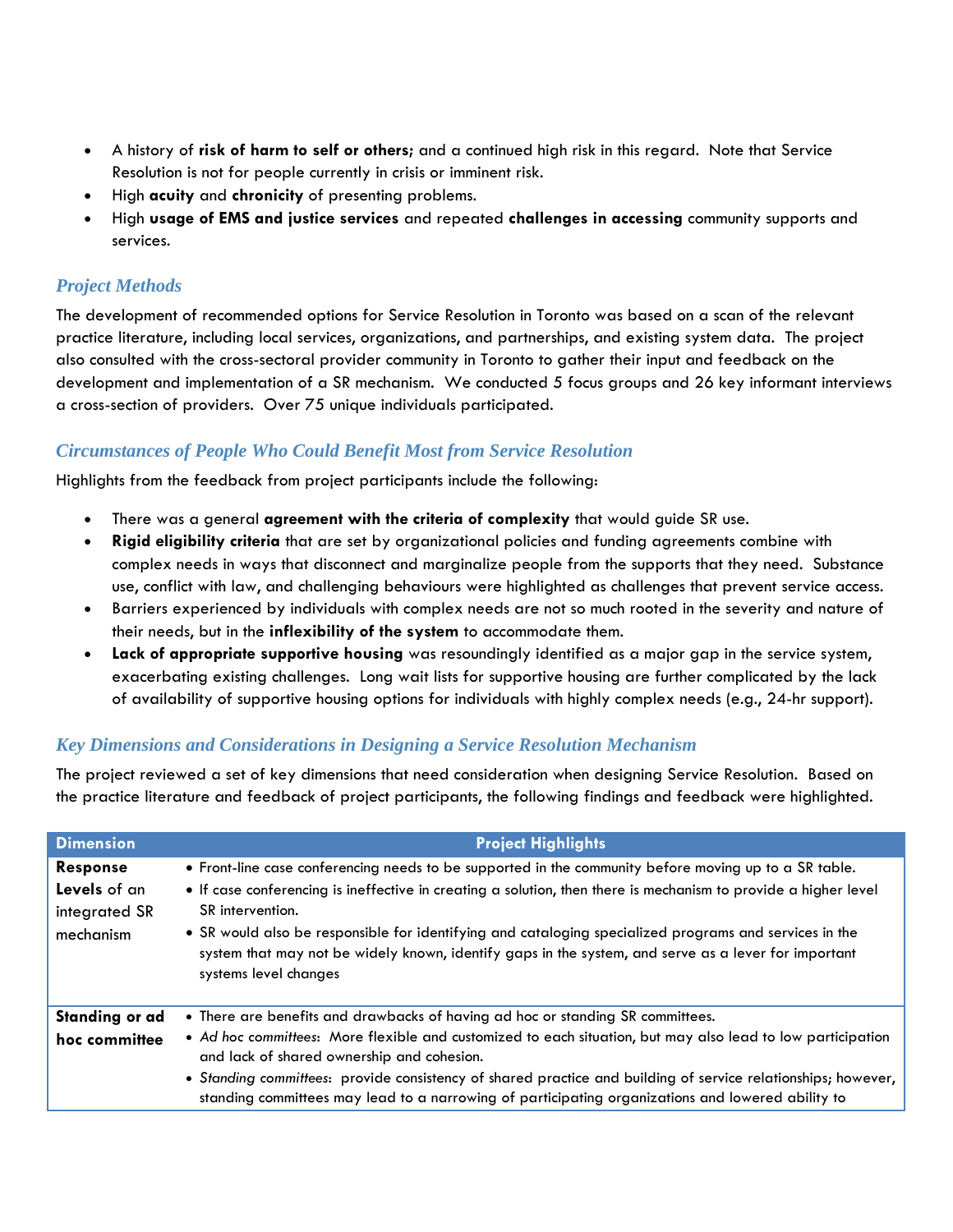|                | customize the best response for a situation.                                                                                                                                                                                                                                                                               |  |  |  |
|----------------|----------------------------------------------------------------------------------------------------------------------------------------------------------------------------------------------------------------------------------------------------------------------------------------------------------------------------|--|--|--|
|                | • Hybrid approaches that combine the two committee types were seen as beneficial.                                                                                                                                                                                                                                          |  |  |  |
| Organizational | • There is a vast number of potentially relevant organizations across the city that could participate. Sectoral                                                                                                                                                                                                            |  |  |  |
| representation | representation may be more important and effective than organizational representation.                                                                                                                                                                                                                                     |  |  |  |
|                | • A mechanism should connect and build upon existing tables and initiatives that have similar mandates and<br>objectives.                                                                                                                                                                                                  |  |  |  |
|                | • Representation of governmental funders at the governance level of SR was considered critical to increase<br>buy-in and to communicate community needs.                                                                                                                                                                   |  |  |  |
|                | • Membership must be composed of organizational managers and leadership to ensure that decision-making<br>has appropriate authority.                                                                                                                                                                                       |  |  |  |
| Geographic     | • There are challenges in instituting a SR mechanism regionally (e.g., by city quadrants). Services across                                                                                                                                                                                                                 |  |  |  |
| Coverage       | mental health and justices sectors operate differently in different areas of the city. Many individuals with<br>complex needs are transient and may need to touch services across multiple places across the city.<br>• There was endorsement for a hybrid approach wherein the SR table is less concerned with geographic |  |  |  |
|                | placement but instead organized around an individual's particular needs (e.g., ad hoc meetings, drawing<br>from a roster of relevant service providers).                                                                                                                                                                   |  |  |  |

# *Service Resolution Model Options*

Based on our practice review and input drawn from our interviews and focus groups, three SR model options were articulated. The accompanying table describes the models and their strengths and weaknesses.

For details regarding SR model options, see Section 3.3.

| <b>Model</b>                                            | <b>Description</b>                                                                                                                                                                                                                                                                                                                                                                                                                                                               | <b>Strengths</b>                                                                                                                                                                                                                                       | <b>Weaknesses</b>                                                                                                                                                                                                                                                                         |
|---------------------------------------------------------|----------------------------------------------------------------------------------------------------------------------------------------------------------------------------------------------------------------------------------------------------------------------------------------------------------------------------------------------------------------------------------------------------------------------------------------------------------------------------------|--------------------------------------------------------------------------------------------------------------------------------------------------------------------------------------------------------------------------------------------------------|-------------------------------------------------------------------------------------------------------------------------------------------------------------------------------------------------------------------------------------------------------------------------------------------|
| <b>Standing</b><br><b>Committee</b><br><b>Structure</b> | • Two cross-sectoral standing committees each with<br>additional ad hoc members as needed - an<br>interagency case conferencing committee and a<br>system case conferencing committee of directors<br>• A SR coordinator brings cases to the committees<br>upon demonstrating that the issue cannot be<br>resolved locally.<br>Multiple tables would be required for full<br>geographic coverage. Representation would need<br>to align with geography, across the core sectors. | • Recommended for<br>smaller systems with<br>fewer organizations<br>• Full control over the<br>mandate, structure,<br>governance.<br>• Continuity of<br>participation promotes<br>ongoing collaboration.<br>• Shared history of<br>system innovations. | • Full representation of<br>relevant organizations is<br>challenging<br>• Requires geographic<br>parsing; decisions on<br>divisions are unclear.<br>• Relatively high cost to<br>cover city (i.e., multiple<br>tables, with staff)<br>• Challenging to integrate<br>with existing tables. |
| Ad Hoc<br><b>Roster</b><br><b>Structure</b>             | • Fully ad hoc committee based on presenting needs<br>of each person; not organized by geography.<br>• Organizations nominate members to a roster that<br>feeds an interagency case conferencing committee.<br>• System case conferencing committee has standing<br>members who meet as needed for the smaller<br>number of cases that cannot be resolved.<br>• A cross-sectoral governing committee would provide<br>oversight and ensure organizational participation.         | • Greater flexibility<br>within wide geography<br>• Greater customization<br>of services to match<br>needs<br>• Greater relevancy to<br>member participation.                                                                                          | • Solutions may fall to<br>agencies that have<br>capacity and interest.<br>• Difficult to maintain<br>participation of members<br>less frequently accessed.<br>• Lack of continuity in<br>membership, decisions,<br>and practices.                                                        |
| <b>Brokering</b><br><b>Structure</b>                    | • No distinct, separate SR mechanism.<br>• SR coordinator formally connects to existing SR-type<br>tables throughout the city (and may sit as members)                                                                                                                                                                                                                                                                                                                           | • Uses existing<br>infrastructure, resources,<br>and commitments of                                                                                                                                                                                    | • Less control over the<br>structure, process, and<br>mandate of the function.                                                                                                                                                                                                            |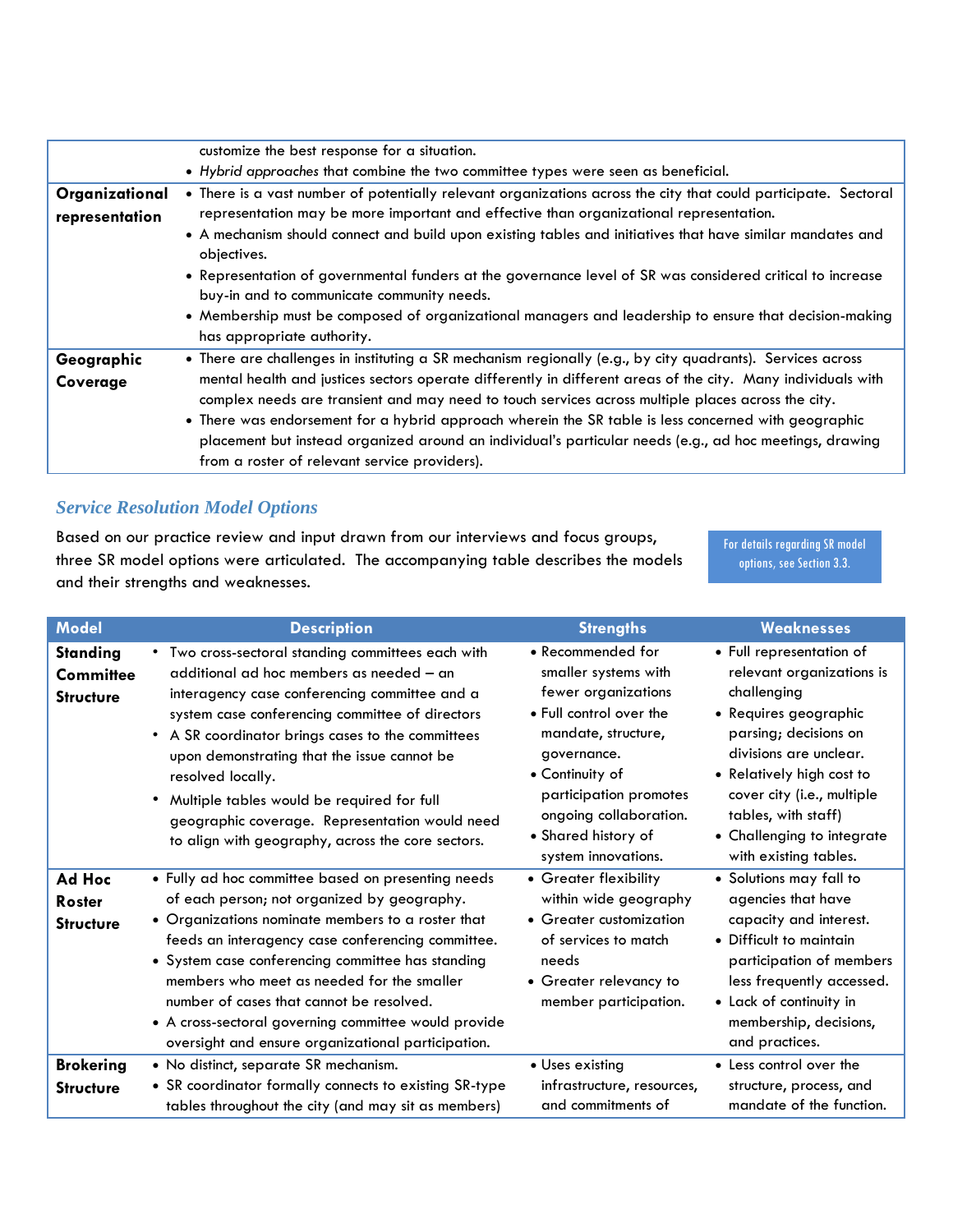- Brings individuals to the tables via referrals or are requested by the tables to bring forward resources and representatives.
- Maintain an ad hoc roster (similar to model #2) of providers that can be attached to existing tables.
- An additional system case-conferencing committee may be required if cases cannot be resolved at the other level.
- other organizations.
- Reduces duplication and confusion in the system; more efficient.
- Builds capacity of other tables by mobilizing resources and expertise of specialized services.
- Existing tables may not match geographic need.
- Existing tables may not share (enough of) the same mandate as SR.
- Coordinator's role and influence could be diluted or downplayed.

## *The Recommended Model of Service Resolution*

The project drew upon the above model types and feedback from the T-HSJCC and ABI Network to formulate a recommended model of Service Resolution. This model capitalizes on the strengths of the previously discussed models and limits their weaknesses, while also incorporating some of the stated needs and concerns of the provider community.

For details regarding the recommended SR model, see Section 3.4.

The recommended model incorporates the following steps, structure, and process

- 1. **Hire a dedicated Service Resolution Coordinator**.
- 2. **Establish a standing Interagency Service Resolution Committee** composed of supervisors/managers of the network of mental health and justice service organizations (MHJS).
- 3. **Augment the Interagency Service Resolution Committee with ad hoc members** from additional sectors and organizations as needed.
- 4. Adopt a **networked referral approach**, such that only the organizations from the MHJS network bring forward clients to Service Resolution. This helps focus on the mandate of the network, capitalizes on existing buy-in and commitment, and provides control over volume and flow of cases.
- 5. **Developing funding allocated to "Flex Funds",** which provides discretionary funding to individuals for housing, medication, specialized services and daily living needs.
- 6. **Begin to build alliances with other tables** through outreach, education, partnership and referral. A key role of the SR Coordinator will be to educate other provider partnerships regarding the purpose and mandate of the service and how it may be seen as an important resource to other interventions. Specifically, SR should formally connect to local Health Links in order to reciprocally share resources and care planning roles for people with complex needs. Note that relationships with other tables may require expanding the boundaries of the referral network.

#### *Other Key Considerations*

The recommended model should be implemented with the consideration of other key factors, including the following:

For details on these additional considerations when implementing a SR model, see Section 3.5

**Governance**: Service resolution is a collaborative system level intervention and therefore requires system level governance. A cross-organizational committee that represents the organizational membership of the interagency SR committee is recommended. The governance of service resolution must routinely connect into high level policy agendas and broad-based system discussions.